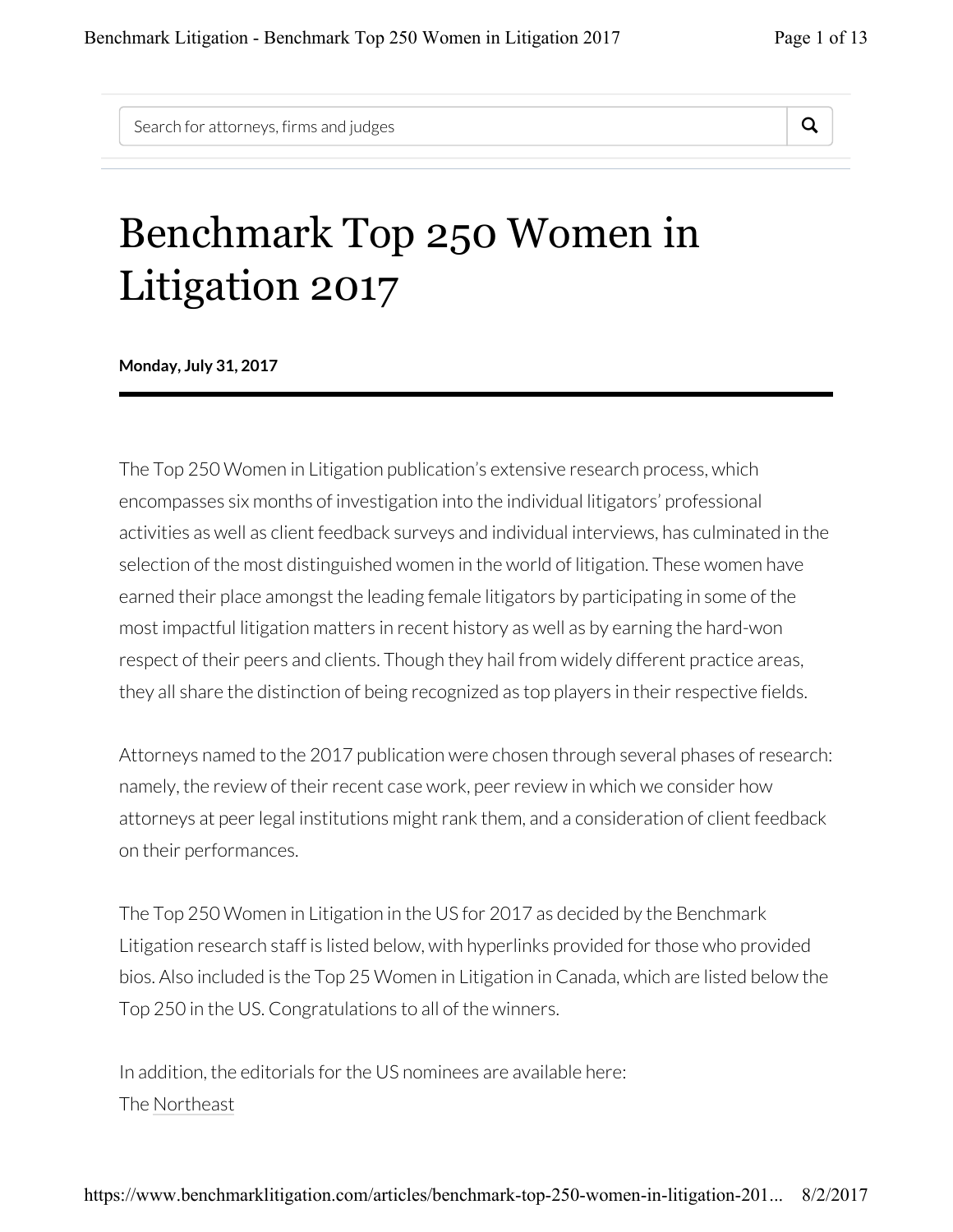The Midwest The South The West

## **TOP 250 WOMEN IN US LITIGATION**

Samantha Adams - Adams + Crow Law, New Mexico

Mary Rose Alexander - Latham & Watkins, Illinois

Lori Alvino McGill - Wilkinson Walsh Eskovitz, DC

Labella Alvis - Christian & Small, Alabama

Catherine Amirfar - Debevoise & Plimpton, New York

Christa Anderson - Keker Van Nest & Peters, California

Jennifer Anderson - Modrall Sperling, New Mexico

Natalie L. Arbaugh - Winston & Strawn, Texas

Cristina Arguedas - Arguedas Cassman & Headley, California

Kim J. Askew - K&L Gates, Texas

Lois Baar - Holland & Hart, Utah

Rebecca Bacon - Bartlit Beck, Illinois

Mindy Barfield - Dinsmore & Shohl, Kentucky

Alison Barnes - Robbins Russell Englert Orseck Untereiner & Sauber, DC

Judy Barrasso - Barrasso Usdin Kupperman Freeman & Sarver, Louisiana

Martine Beamon - Davis Polk & Wardwell, New York

Lisa Beckerman - Akin Gump Strauss Hauer & Feld, New York

Leora Ben-Ami - Kirkland & Ellis, New York

Robin Bergen - Cleary Gottlieb Steen & Hamilton, DC

Landis Best - Cahill Gordon & Reindel, New York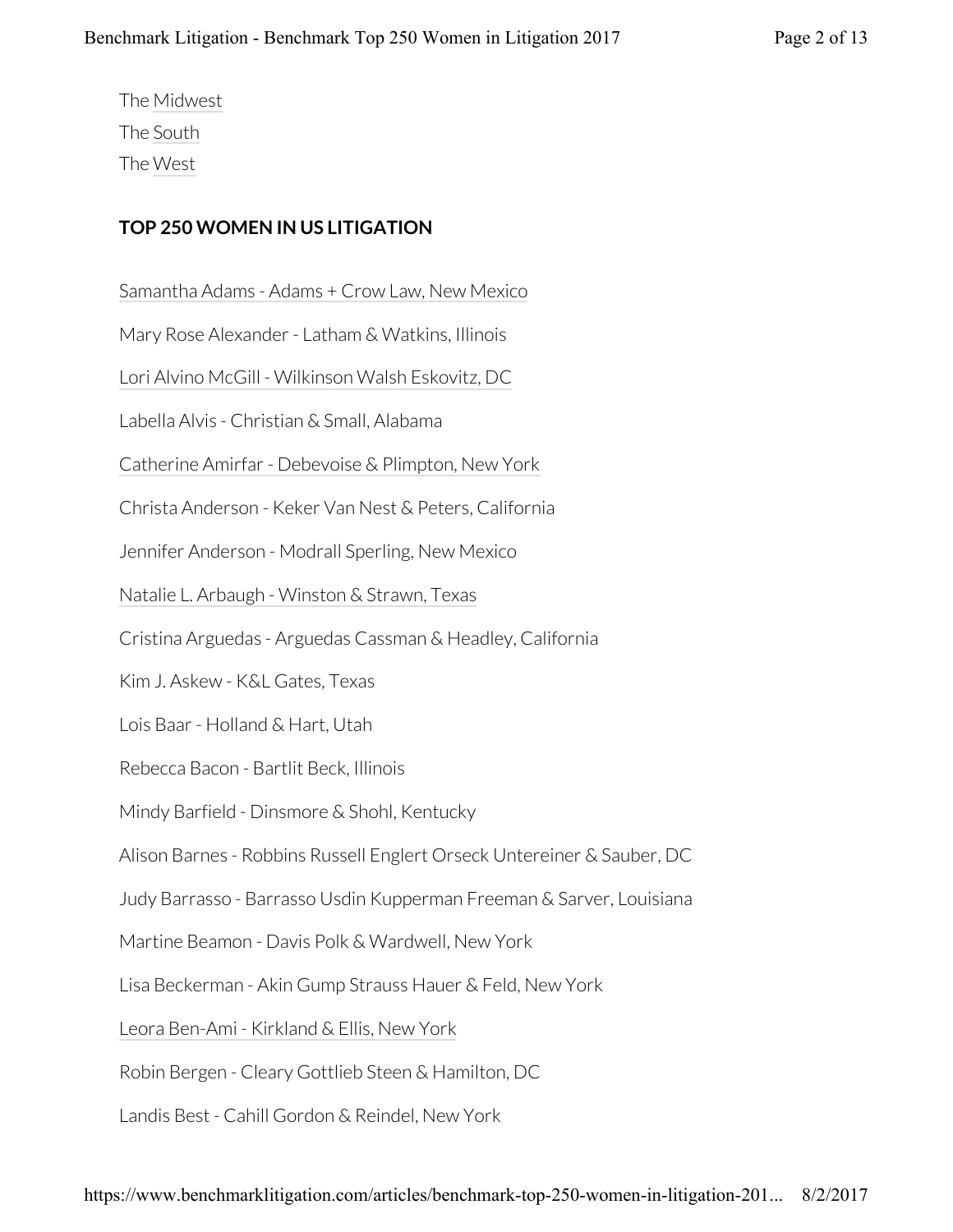Rachel Bien - Outten & Golden, New York

Catharine Biggs Arrowood - Parker Poe, North Carolina

Sheila Birnbaum - Quinn Emanuel Urquhart & Sullivan, New York

Frances Bivens - Davis Polk & Wardwell, New York

Lisa Blatt - Arnold & Porter Kaye Scholer, DC

Elise Bloom - Proskauer Rose, New York

Kim Boyle - Phelps Dunbar, Louisiana

Shari Brandt - Richards Kibbe & Orbe, New York

Leah Brannon - Cleary Gottlieb Steen & Hamilton, DC

Sara Brody - Sidley Austin, California

Juanita Brooks - Fish & Richardson, California

Heidi Brooks Bradley - Lane Powell, Washington

Susan Brune - Brune Law, New York

Susanna Buergel - Paul Weiss Rifkind Wharton & Garrison, New York

Angela Burgess - Davis Polk & Wardwell, New York

Jane Byrne - Quinn Emanuel Urquhart & Sullivan, New York

Elizabeth Cabraser - Lieff Cabraser Heimann & Bernstein, California

Theresa Canaday - Frost Brown Todd, Kentucky

Helen Cantwell - Debevoise & Plimpton, New York

Marinn Carlson - Sidley Austin, DC

Alice Carmichael Richey - Alexander Ricks, North Carolina

Jacqueline M. Carolan - Fox Rothschild, Pennsylvania

Kim Catullo - Gibbons, New Jersey

Dale Cendali - Kirkland & Ellis, New York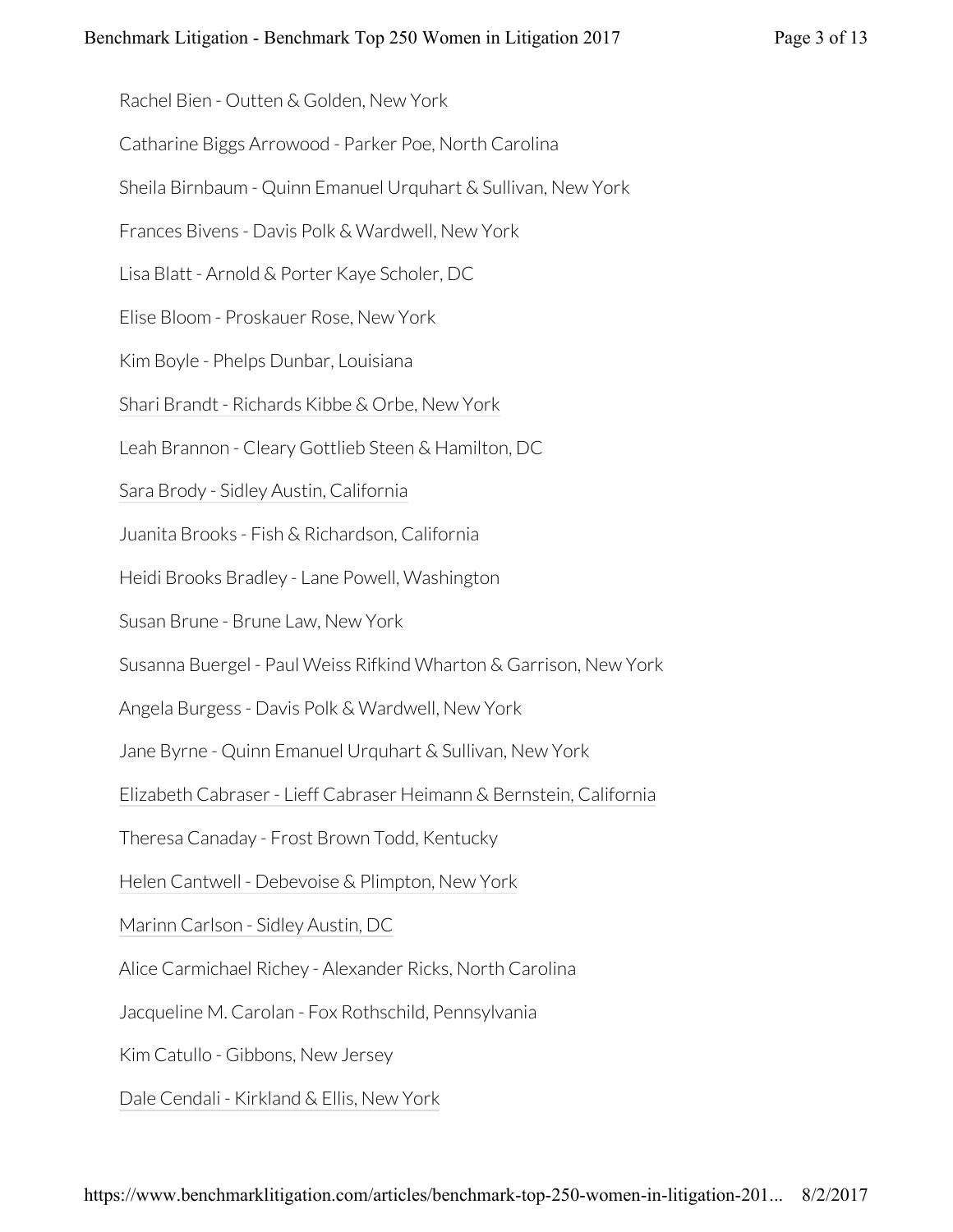Sarah Chapin Columbia - McDermott Will & Emery, Massachusetts

Linda Chatman Thomsen - Davis Polk & Wardwell, DC

Victoria W. Chavey - Jackson Lewis, Connecticut

Lori Cohen - Greenberg Traurig, Georgia

Robin Cohen - McKool Smith, New York

Abby Cohen Smutny - White & Case, DC

Cassandra Collins - Hunton & Williams, Virginia

Jan M. Conlin - Ciresi Conlin , Minnesota

Shayna S. Cook - Goldman Ismail Tomaselli Brennan & Baum, Illinois

Nina Cortell - Haynes and Boone, Texas

Sandra A Crashaw-Sparks - Proskauer Rose, New York

Margaret A. Dale - Proskauer Rose, New York

Susan Davies - Kirkland & Ellis, Illinois

Cari Dawson - Alston & Bird, Georgia

Catherine Dearlove - Richards Layton & Finger, Delaware

Kelly Dermody - Lieff Cabraser Heimann & Bernstein, California

Bindu Donovan - Sidley Austin, New York

Martica S. Douglas - Douglas Denham Buccina & Ernst, Maine

Barbara Duffy - Lane Powell, Washington

Karen Dunn - Boies Schiller & Flexner, DC

Kimberly A. Dunne - Sidley Austin, California

Daralyn Durie - Durie Tangri, California

Patty Eakes - Calfo Eakes & Ostrovsky , Washington

Maja Eaton - Sidley Austin, Illinois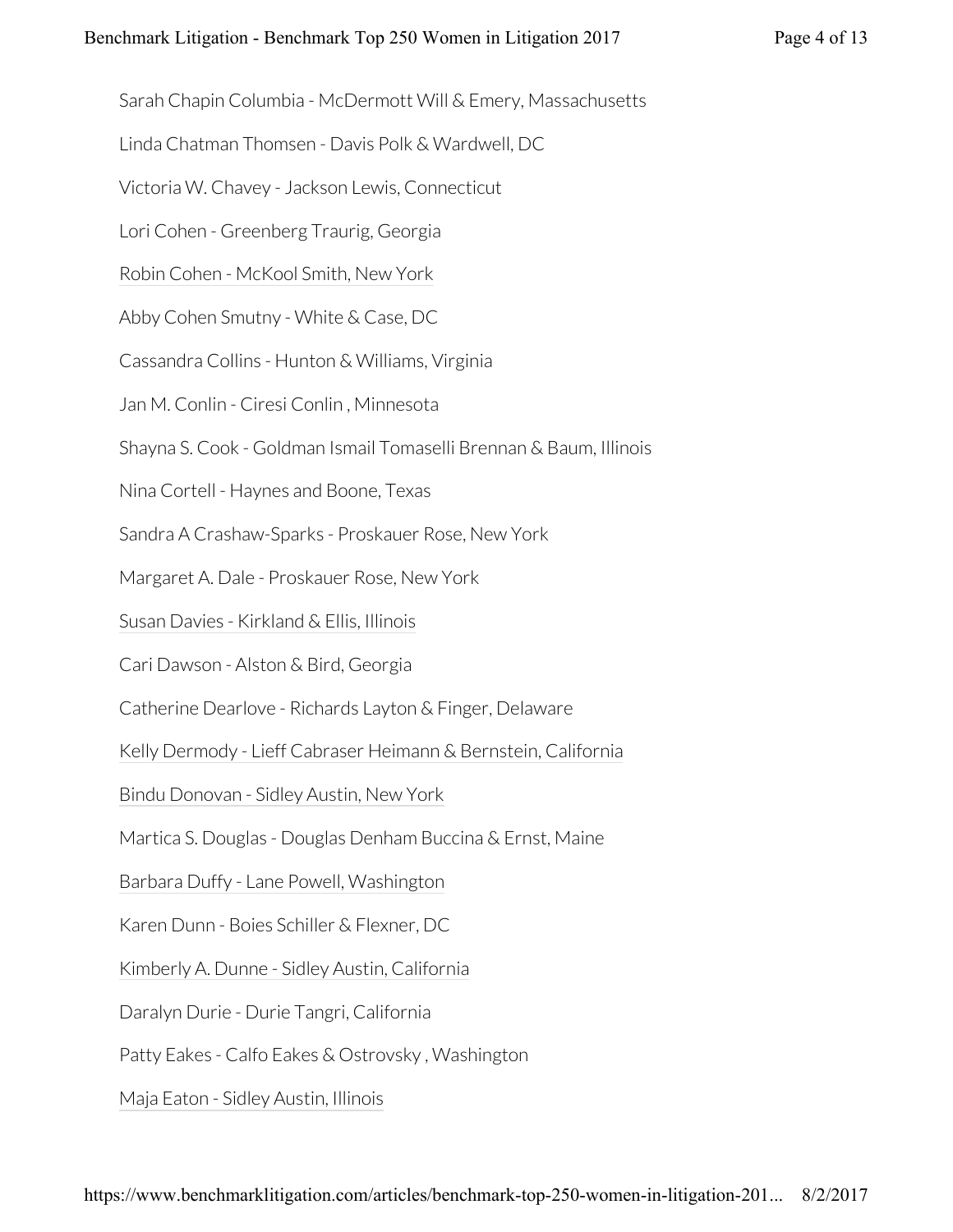Barbara Edelman - Dinsmore & Shohl, Kentucky

Marci Eisenstein - Schiff Hardin, Illinois

Carol Elder Bruce - K&L Gates, DC

Nancy Erfle - Gordon & Rees, Oregon

Carolyn Fairless - Wheeler Trigg O'Donnell, Colorado

Jennifer Fletcher - Jennifer Wheatley Fletcher PC, Georgia

Frances Floriano Goins - Ulmer & Berne, Ohio

Laura Foggan - Crowell Moring, DC

Mary Beth Forshaw - Simpson Thacher & Bartlett, New York

Karen Frink Wolf - Verrill Dana, Maine

Kat Gallagher - Beck Redden, Texas

Deborah Garza - Covington & Burling, DC

Faith Gay - Quinn Emanuel Urquhart & Sullivan, New York

Martha Gaythwaite - Verrill Dana, Maine

Kathi Giddings - Akerman , Florida

Jeanne M. Gills - Foley & Lardner, Illinois

Amy Ginensky - Pepper Hamilton, Pennsylvania

Patricia Glaser - Glaser Weil Fink Jacobs Howard Avchen & Shapiro, California

Jessica Goldman - Summit Law, Washington

Marcia Goldstein - Weil Gotshal & Manges, New York

Sandra Goldstein - Cravath Swaine & Moore, New York

Celia Goldwag Barenholtz - Cooley, New York

Elaine Golin - Wachtell Lipton Rosen & Katz, New York

Sara Gourley - Sidley Austin, Illinois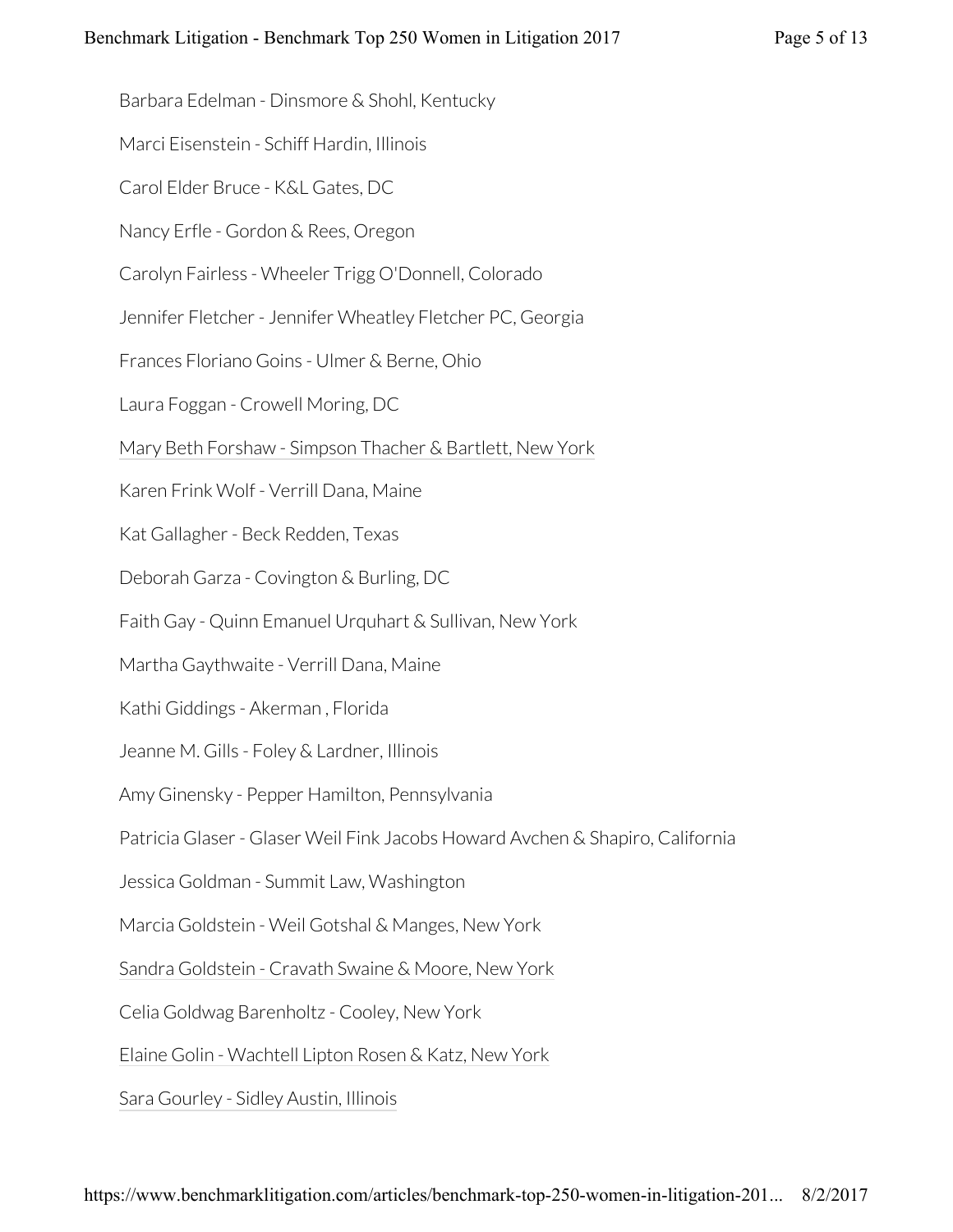Melanie Gray - Winston & Strawn, Texas

Helen Gredd - Lankler Siffert & Wohl, New York

Laura Grossfield Birger - Cooley, New York

Christine Guerola Sarchio - Orrick Herrington & Sutcliffe, DC

Nina Gussack - Pepper Hamilton, Pennsylvania

Melinda Haag - Orrick Herrington & Sutcliffe, California

Caitlin Halligan - Gibson Dunn & Crutcher, New York

Jennifer Haltom Doan - Haltom Doan, Texas

Virginia Hamilton Snell - Wyatt Tarrant & Combs, Kentucky

Michele Hangley - Hangley Aronchick Segal & Pudlin, Pennsylvania

Jennifer Haworth McCandless - Sidley Austin, DC

Patricia Head Moskal - Bradley Arant Boult Cummings, Tennessee

Lynne Hermle - Orrick Herrington & Sutcliffe, California

Elizabeth S. Hess - Kirkland & Ellis, Illinois

Melissa A. Hewey - Drummond Woodsum, Maine

Sally Higgins - Higgins & Owens , North Carolina

Paula Hinton - Winston & Strawn, Texas

Michele Hirshman - Paul Weiss Rifkind Wharton & Garrison, New York

Mary Beth Hogan - Debevoise & Plimpton, New York

Angela Holt - Bradley Arant Boult Cummings, Alabama

Holly House - Paul Hastings, California

Heidi Hubbard - Williams & Connolly, DC

Annette Hurst - Orrick Herrington & Sutcliffe, California

Caryn Jacobs - Winston & Strawn, Illinois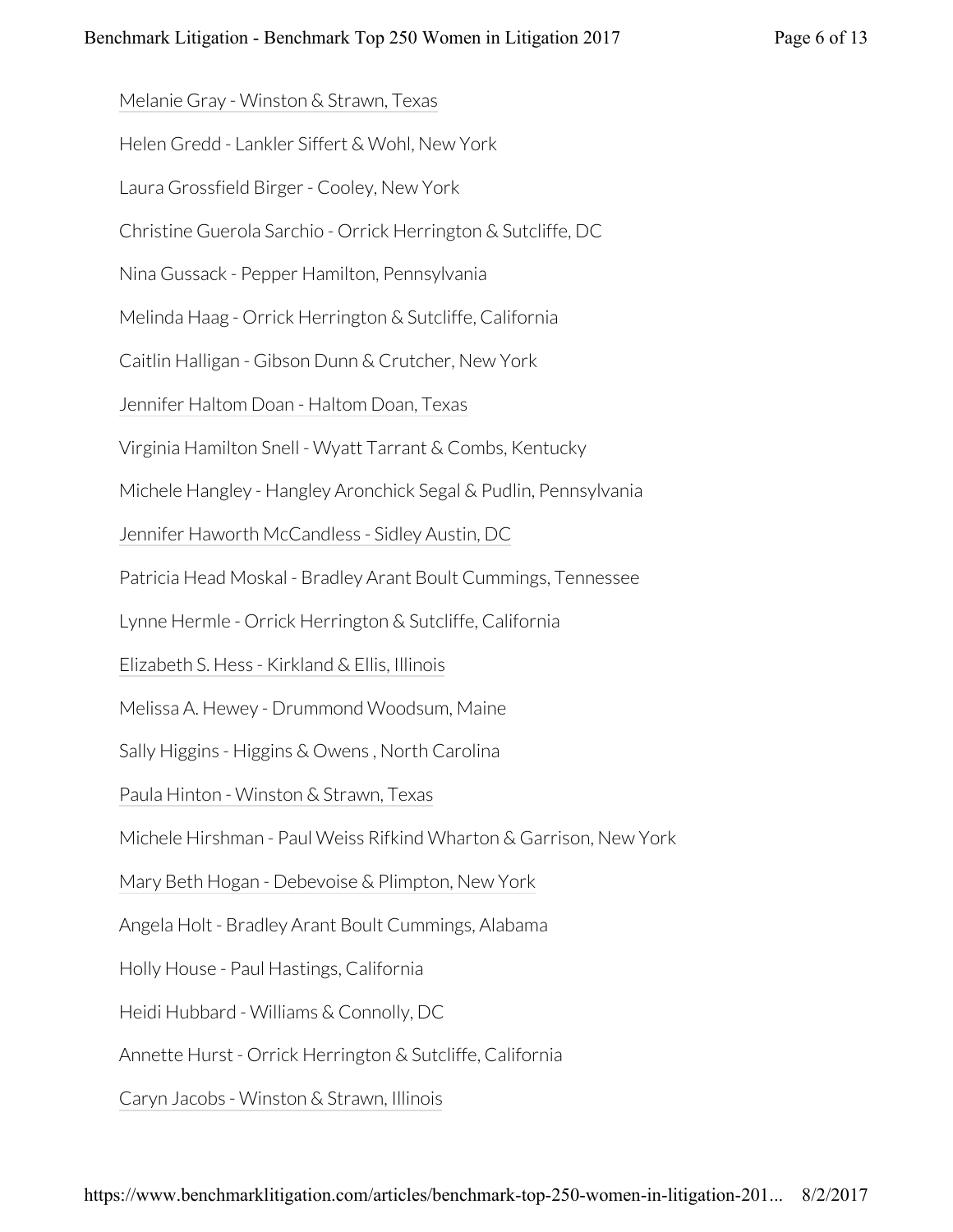Hara K. Jacobs - Ballard Spahr, Pennsylvania

Helene Jaffe - Fox Rothschild, New York

Janet Jakubowicz - Bingham Greenebaum Doll, Kentucky

Leslie John - Ballard Spahr, Pennsylvania

Dixie Johnson - King & Spalding, DC

Emily Johnson Henn - Covington & Burling, California

Christy Jones - Butler Snow , Mississippi

Lisa Jose Fales - Venable, DC

Paula Junghans - Zuckerman Spaeder, DC

Perlette Michele Jura - Gibson Dunn & Crutcher, California

Heather L. Kafele - Winston & Strawn, DC

Roberta Kaplan - Kaplan and Company LLP, New York

Margaret Keane - Bingham Greenebaum Doll, Kentucky

Jennifer L. Keller - Keller Anderle, California

Elizabeth Kessler - Jones Day, Ohio

Irene Keyse-Walker - Tucker Ellis , Ohio

Ilene Knable Gotts - Wachtell Lipton Rosen & Katz, New York

Kristin Koehler - Sidley Austin, DC

Linda Kornfeld - Kasowitz Benson Torres , California

Rachel Krevans - Morrison & Foerster, California

Carolyn Lamm - White & Case, DC

Ann Laupheimer - Blank Rome, Pennsylvania

Carmen Lawrence - King & Spalding, New York

Tara Lee - Quinn Emanuel Urquhart & Sullivan, DC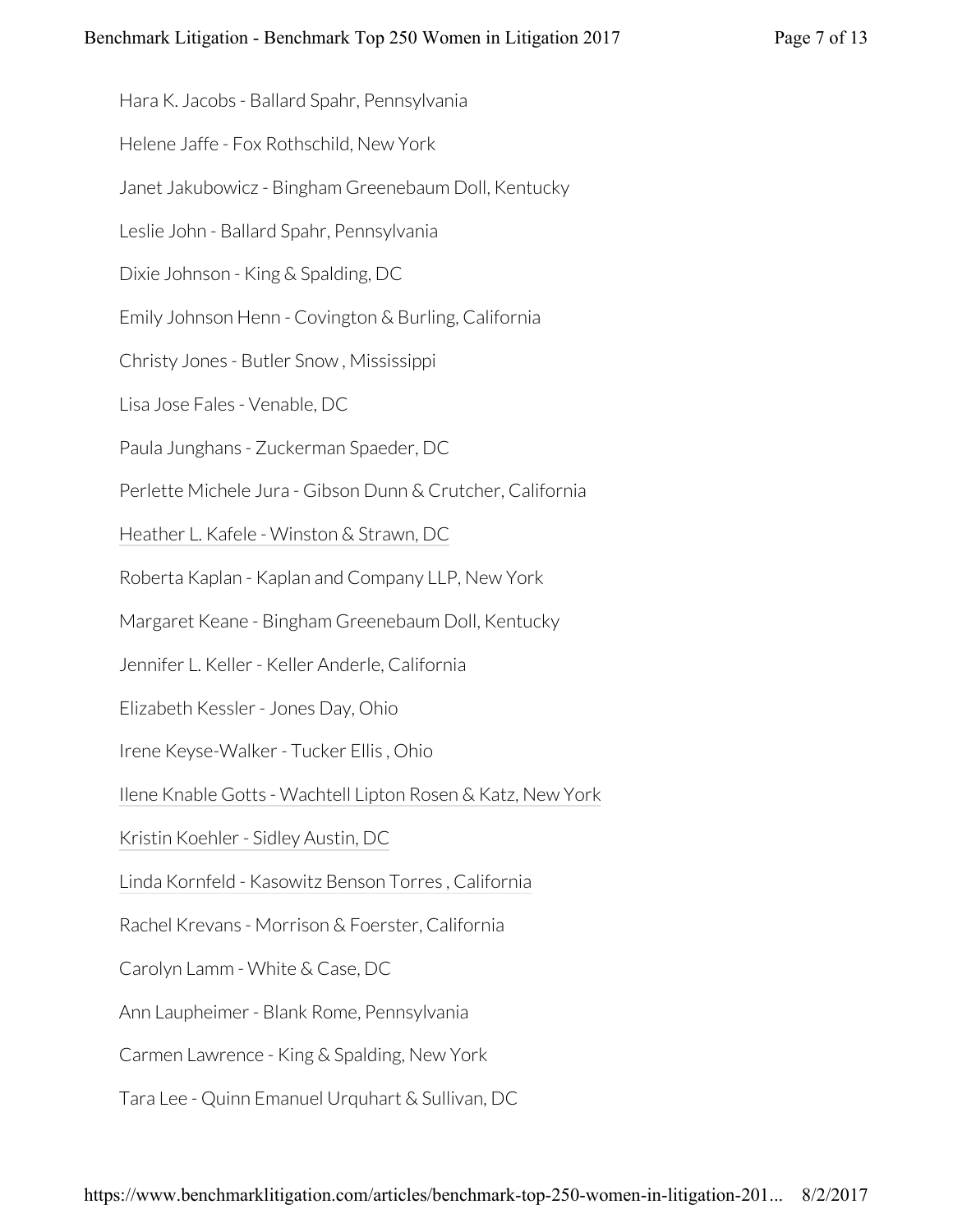Lori E. Lesser - Simpson Thacher & Bartlett, New York

Selena Linde - Perkins Coie, DC

Joan Lukey - Choate Hall & Stewart, Massachusetts

Wendy Lumish - Bowman and Brooke, Florida

Joy Lundeen - Stearns Weaver Miller Weissler Alhadeff & Sitterson, Florida

Helen Maher - Boies Schiller & Flexner, New York

Colleen Mahoney - Skadden Arps Slate Meagher & Flom, DC

Rita Maimbourg - Tucker Ellis , Ohio

Enu Mainigi - Williams & Connolly, DC

Lorelie Masters - Hunton & Williams, DC

Gail Mautner - Lane Powell, Washington

Deanne Maynard - Morrison & Foerster, DC

Eileen McCabe - Mendes & Mount, New York

Heather McDevitt - White & Case, New York

Joan McPhee - Ropes & Gray, New York

Maria D. Melendez - Sidley Austin, New York

Andrea Menaker - White & Case, DC

Jane Michaels - Holland & Hart, Colorado

Retta A. Miller - Jackson Walker, Texas

Loretta Mince - Fishman Haygood Phelps Walmsley Willis & Swanson, Louisiana

Deborah Moeller - Shook Hardy & Bacon, Missouri

Maura Monaghan - Debevoise & Plimpton, New York

Allison Mullins - Turning Point Litigation, North Carolina

Kathleen Nastri - Koskoff Koskoff & Bieder, Connecticut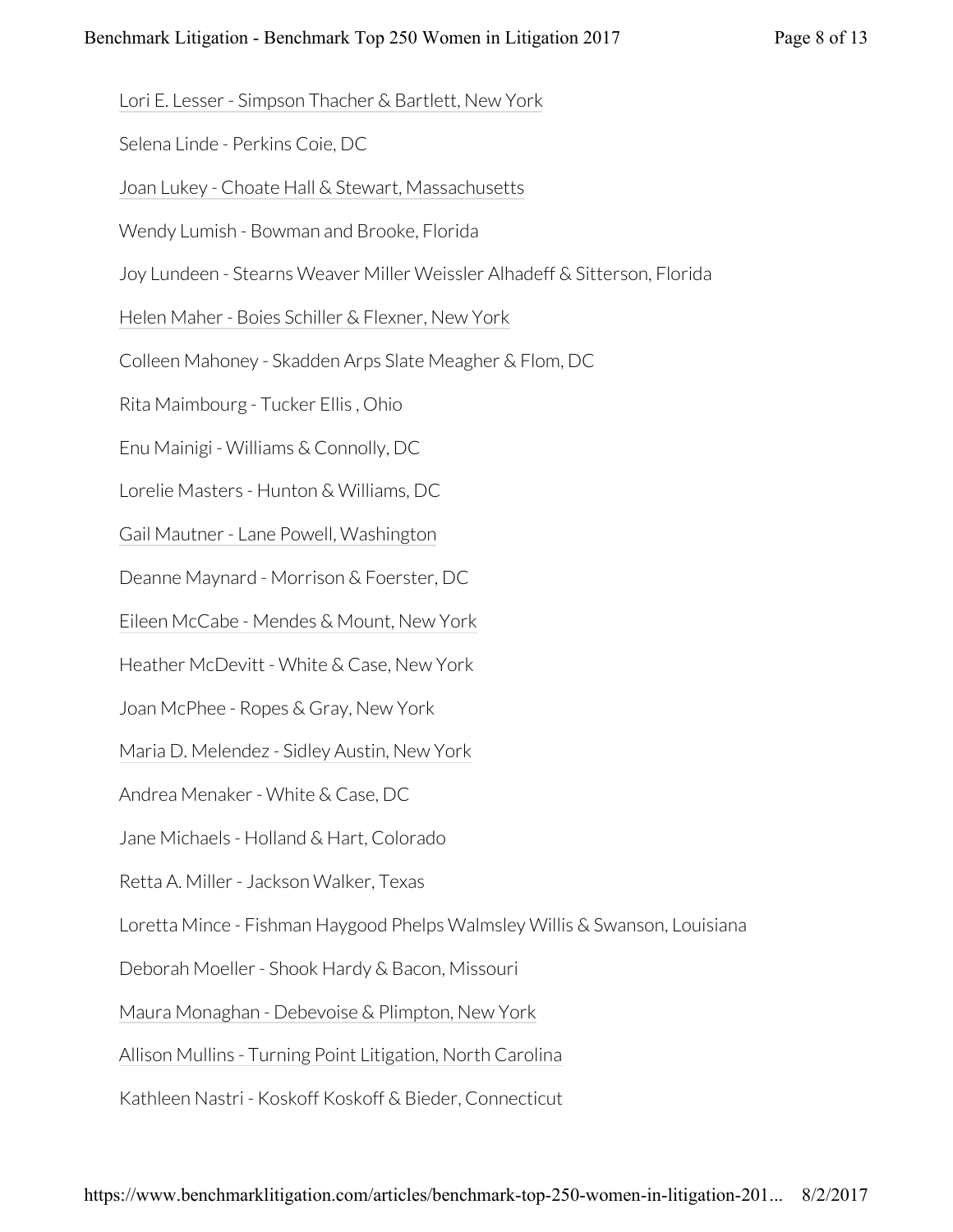Sharon Nelles - Sullivan & Cromwell, New York

Andrea Neuman - Gibson Dunn & Crutcher, New York

Lynn Neuner - Simpson Thacher & Bartlett, New York

Jennifer Newstead - Davis Polk & Wardwell, New York

Julie North - Cravath Swaine & Moore, New York

Maeve O'Connor - Debevoise & Plimpton, New York

Mary O'Grady - Osborn Maledon, Arizona

Gigi O'Hara - Kutak Rock, Nebraska

Michele Odorizzi - Mayer Brown, Illinois

Anne Oldfather - Oldfather Law Firm, Kentucky

Lana A. Olson - Lightfoot Franklin White, Alabama

Yvette Ostolaza - Sidley Austin, Texas

Leslie Packer - Ellis & Winters, North Carolina

Elizabeth Papez - Winston & Strawn, DC

Kathy Patrick - Gibbs & Bruns, Texas

Karen Patton Seymour - Sullivan & Cromwell, New York

Lea Pauley Goff - Stoll Keenon Ogden, Kentucky

Gwendolyn Payton - Kilpatrick Townsend, Washington

Shannon Phillips - Summit Law, Washington

Donna Phillips Currault - Gordon Arata McCollam Duplantis & Eagan, Louisiana

Bettina Plevan - Proskauer Rose, New York

Debra Pole - Sidley Austin, California

Karen Popp - Sidley Austin, DC

Lisa Prager - Holland & Knight, New York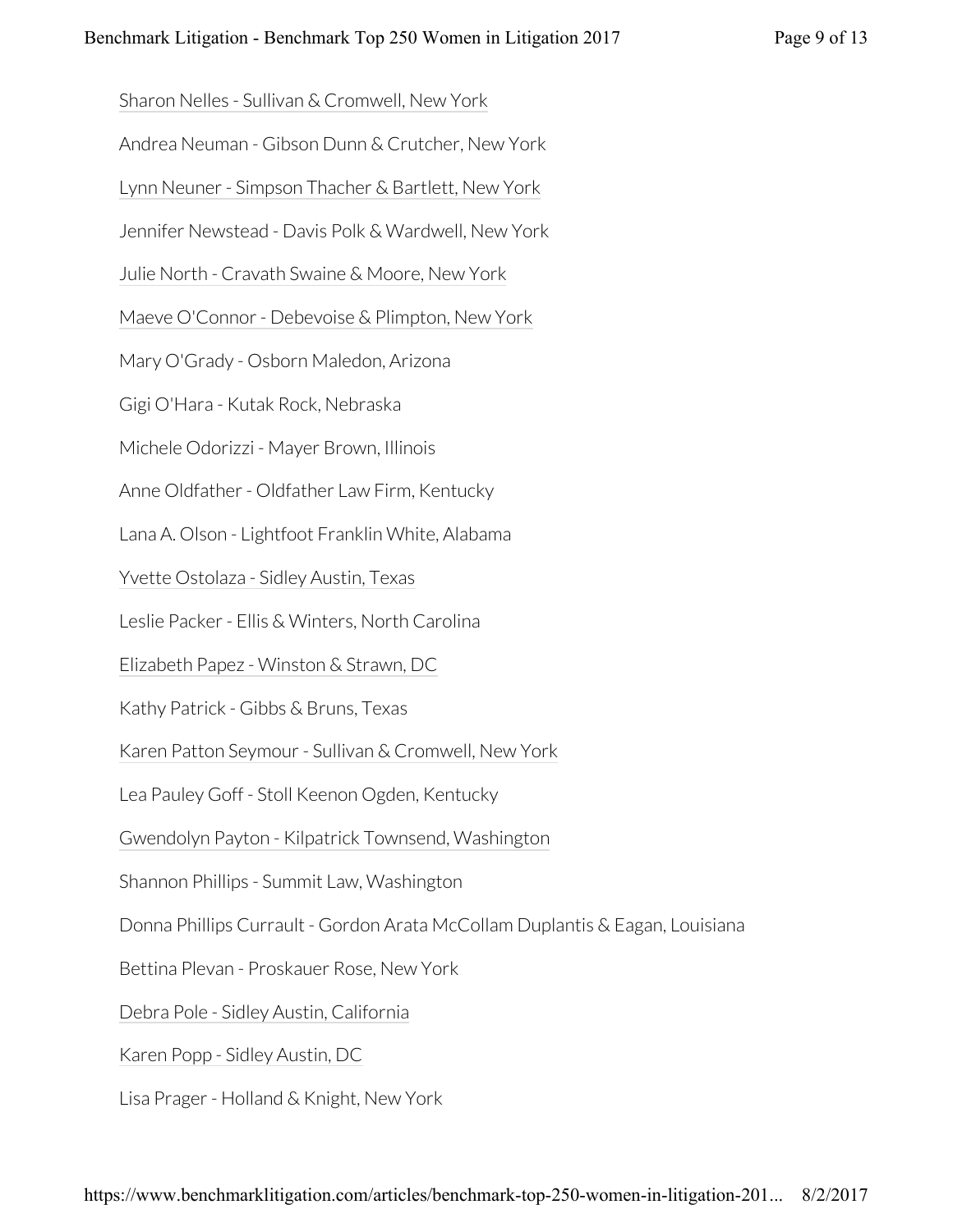Yvonne Quinn - Sullivan & Cromwell, New York

Nancy Rafuse - Polsinelli, Georgia

Jennifer S. Recine - Kasowitz Benson Torres , New York

Natalie Reid - Debevoise & Plimpton, New York

Pamela Reiter - Johnson Janklow Abdallah Reiter & Parsons, South Dakota

Tracie Renfroe - King & Spalding, Texas

Stephanie Resnick - Fox Rothschild, Pennsylvania

Ana C. Reyes - Williams & Connolly, DC

Stephanie Rippee - Watkins & Eager, Mississippi

Christine Rolph - Latham & Watkins, DC

Beth Rose - Sills Cummis, New Jersey

Gayle Rosenstein Klein - McKool Smith, New York

Hannah Ross - Bernstein Litowitz Berger & Grossmann, New York

Anna Rotman - Kirkland & Ellis, Texas

Hollis Salzman - Robins Kaplan, New York

Ank Santens - White & Case, New York

Cheryl Scarboro - Simpson Thacher & Bartlett, DC

Shannon Selden - Debevoise & Plimpton, New York

Penny Shane - Sullivan & Cromwell, New York

Nancy Sher Cohen - Proskauer Rose, California

Elizabeth Sherwin - McKool Smith, New York

Charlene S. Shimada - Morgan Lewis, California

Laura Shores - Arnold & Porter Kaye Scholer, DC

Anne Sidrys - Kirkland & Ellis, Illinois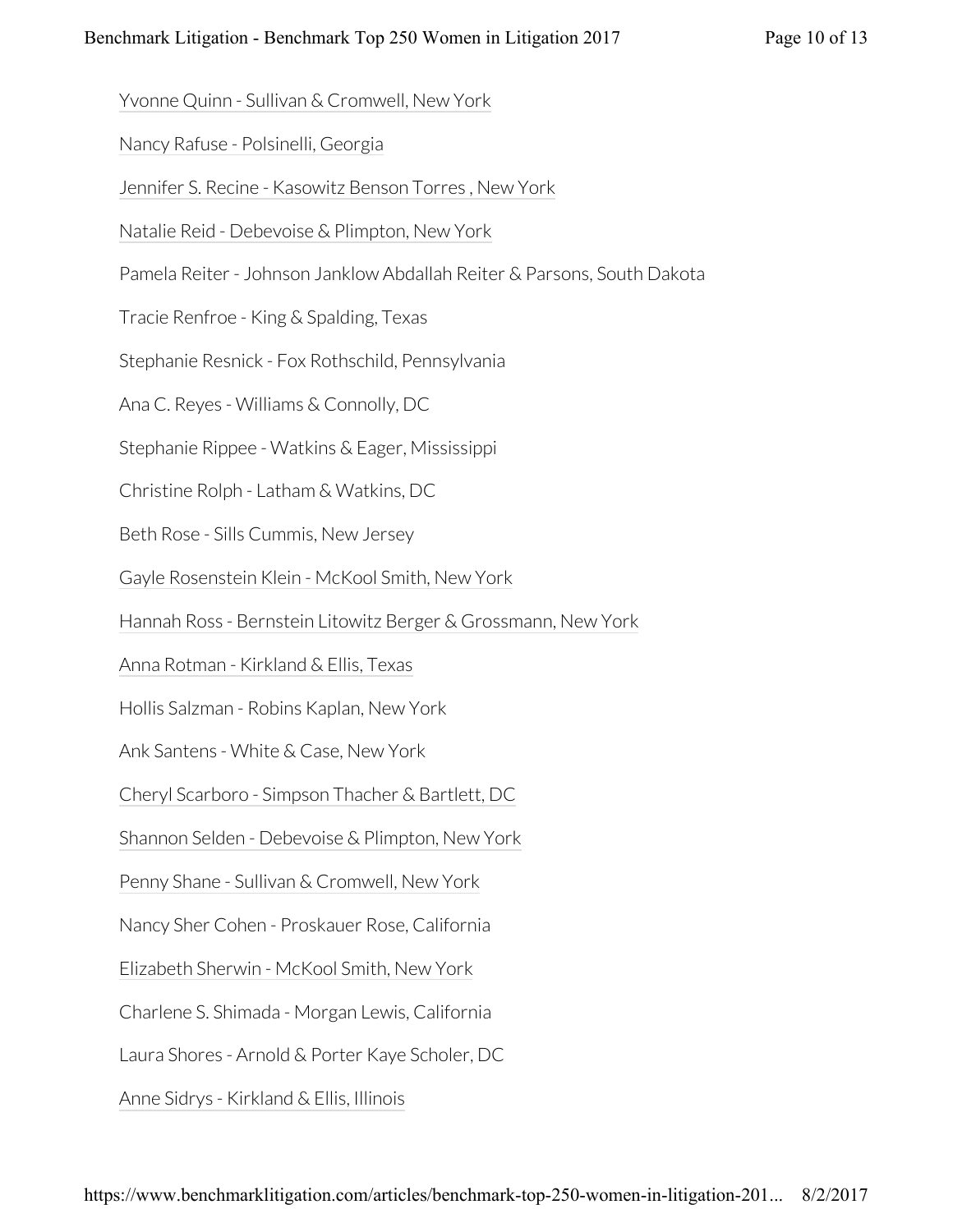Rachelle Silverberg - Wachtell Lipton Rosen & Katz, New York

Leslie Smith - Kirkland & Ellis, Illinois

Jennifer Spaziano - Skadden Arps Slate Meagher & Flom, DC

Amelia Starr - Davis Polk & Wardwell, New York

Deborah L. Stein - Simspon Tacher & Bartlett , California

Anita Stork - Covington & Burling, California

Laurie Strauch Weiss - Orrick Herrington & Sutcliffe, New York

Bettina Strauss - Bryan Cave, Missouri

Sung-Hee Suh - White & Case, New York

Diane Sullivan - Weil Gotshal & Manges, New York

Kathleen Sullivan - Quinn Emanuel Urquhart & Sullivan, New York

Kari Sutherland - Butler Snow, Mississippi

Michelle Thurber Czapski - Bodman, Michigan

Rhonda Tobin - Robinson & Cole, Connecticut

Peggy Tomsic - Magleby Cataxinos Greenwood, Utah

Nancy Turbak - Turbak Law Office, South Dakota

Katherine Turner - Williams & Connolly, DC

Martha Van Oot - Jackson Lewis, New Hampshire

Jennifer Van Zant - Brooks Pierce, North Carolina

Chilton Varner - King & Spalding, Georgia

Christine Varney - Cravath Swaine & Moore, New York

Kathi Vidal - Winston & Strawn, California

Jennifer Voss - Skadden Arps Slate Meagher & Flom, Delaware

Alexandra Walsh - Wilkinson Walsh Eskovitz, DC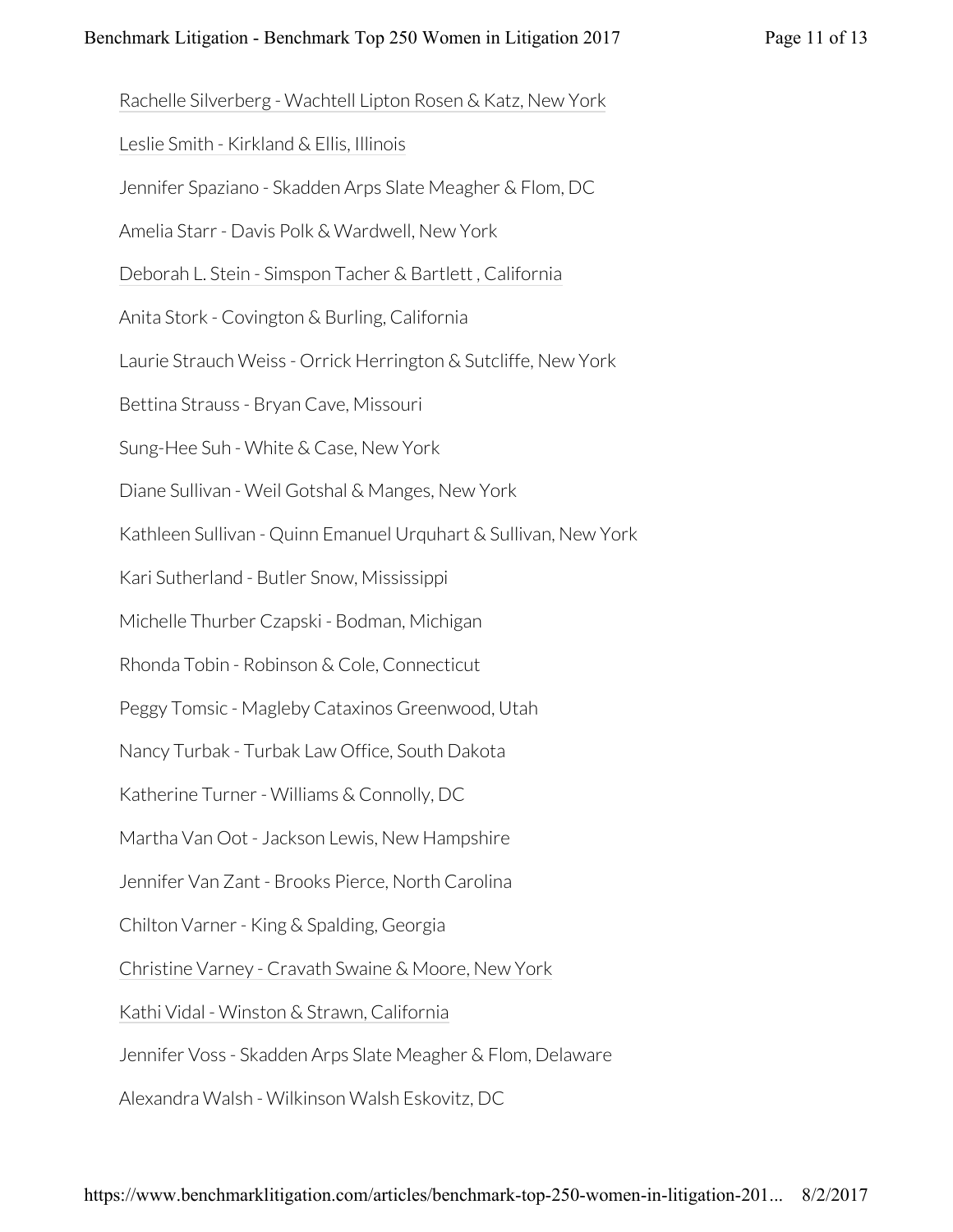Margaret Warner - McDermott Will & Emery, DC

Angel West - Nyemaster Goode West Hansell & O'Brien, Iowa

Mary Jo White - Debevoise & Plimpton, New York

Rebecca Wiggs - Watkins & Eager, Mississippi

Beth Wilkinson - Wilkinson Walsh Eskovitz, DC

Phoebe Wilkinson - Hogan Lovells, New York

Penny Windle - Cahill Gordon & Reindel, New York

Tina Wolfson - Ahdoot & Wolfson, California

Dorothy Wolpert - Bird, Marella, Boxer, Wolpert, Nessim, Drooks, Lincenberg & Rhow, California

Sharon Woods - Barris Sott Denn & Driker, Michigan

Elizabeth Wright - Thompson Hine, Ohio

Pamela Yates - Arnold & Porter Kaye Scholer, California

Marie Yeates - Vinson & Elkins, Texas

Margaret Zwisler - Latham & Watkins, DC

## **TOP 25 WOMEN IN CANADIAN LITIGATION**

Michelle Awad - McInnes Cooper, Atlantics Sarit Batner - McCarthy Tétrault, Ontario Catherine Beagan-Flood - Blake Cassels & Graydon, Ontario Wendy Berman - Cassels Brock, Ontario Sheila Block - Torys, Ontario Bernice Bowley - Fillmore Riley, Manitoba Cindy Clarke - Borden Ladner Gervais, Ontario Tracey Cohen - Fasken Martineau, British Columbia Laura Cooper - Fasken Martineau, Ontario